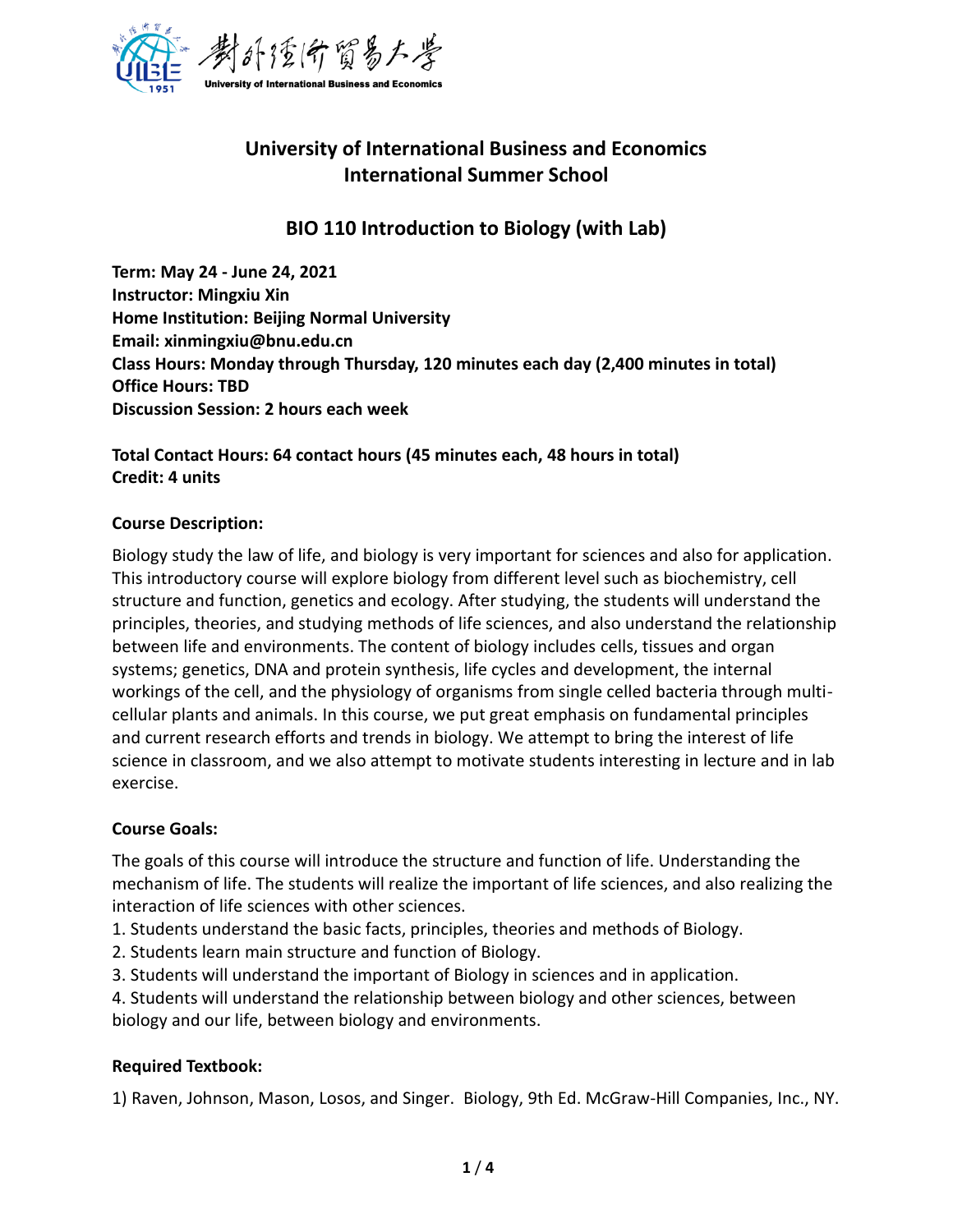

Publishers, 2011. **ISBN 978–0–07–893649–4; MHID 0–07–893649–7** 2) Sadava, Hillis, Heller & Berenbaum, Life: The Science of Biology, 9th addition, Freeman Publishers, 2009

**ISBN 978-1-4292-1962-4 (hardcover) — 978-1-4292-4645-3 (pbk. : v. 1 ) — ISBN 978-1-4292-4644-6 (pbk. : v. 2 ) — ISBN 978-1-4292-4647-7 (pbk. : v. 3)**

#### **Grading Policy:**

Homework will be worth 60 points Lab Reports & Presentations 50 points Two scheduled Mid Term exams each worth 70 points for a total of 140 points One Final Exam on last day of class worth 100 points TOTAL COURSE POINTS 350 points

#### **Grading Scale:**

Assignments and examinations will be graded according to the following grade scale:

|    | 90-100 |                | 72-74    |
|----|--------|----------------|----------|
| A- | 85-89  |                | 68-71    |
| B+ | 82-84  | $\blacksquare$ | 64-67    |
|    | 78-81  |                | 60-63    |
| В- | 75-77  |                | below 60 |

#### **Class Rules:**

Students are expected to do all the readings for the week before the class. All Students must be finish homework after class.

#### **Course Schedule:**

| Week           | Lecture topics                                                                                                                                                                                       | <b>Discussion topics</b>                                                              |
|----------------|------------------------------------------------------------------------------------------------------------------------------------------------------------------------------------------------------|---------------------------------------------------------------------------------------|
| $\mathbf 1$    | Introduction to Biology<br>The important of biology<br>Properties of Life<br>Chemistry and molecules of Life<br>Elements in Living Systems<br>Macromolecules: The chemical building<br>block of life | What is life.<br>What themes biology study.<br>The importance of biology.             |
| $\overline{2}$ | The structure and function of<br>Carbohydrates, Nucleic Acids, Proteins<br>and lipids.<br>Cell structure of Prokaryotes and<br>Eukaryotes                                                            | What is cell.<br>Cell is the basic unit of life.<br>Are all organism made up of cell? |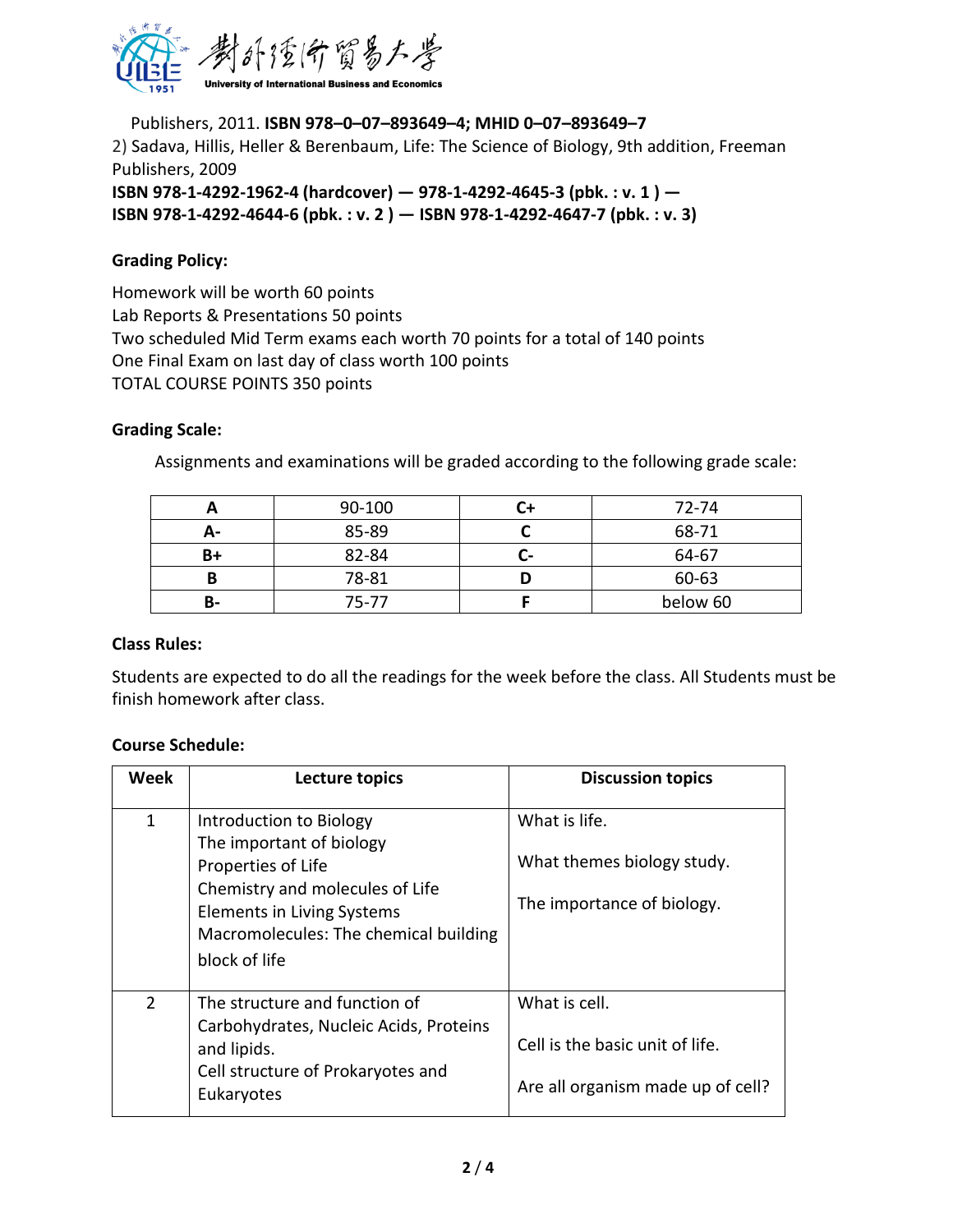

|   | The structure and function of<br>Prokaryotes (bacteria mainly studied).<br>Mid Term Exam 1 (15 min)                                                                                       |                                                                                                                    |
|---|-------------------------------------------------------------------------------------------------------------------------------------------------------------------------------------------|--------------------------------------------------------------------------------------------------------------------|
| 3 | Cell structure of Eukaryotes.<br>Energy and Metabolism.<br>Cell Respiration and Fermentation.<br>Enzymes and its important functions in<br>life                                           | How cell get energy.<br>The important of enzyme.<br>Why we need oxygen.                                            |
| 4 | The importance of cell division in life.<br>How cell Divide.<br>Cell cycle, Mitosis and meiosis.<br>DNA is Genetic materials.<br>DNA Replication.<br>Mid Term Exam 2 (15min)              | Cell division and development of<br>organism.<br>Cell division and cancer.<br>What is gene.<br>Where gene located. |
| 5 | Biotechnology: Gene Engineering.<br>The application of gene engineering.<br>The controversy of gene engineering.<br>Ecology and Biodiversity of life.<br>The resources from biodiversity. | <b>Final Exam</b>                                                                                                  |

#### **Lab Schedule:**

The instructor offers some instruction through distance learning need to demonstrate appropriate

Lab1. Microscopy and its use, Morphology and structure of plant cell and animal cell

**Lab2.** Observation of Bacteria, yeast and mold by Microscopy

**Lab3**. Cell, tissues and organ of plant.

**lab 4**. Cell, tissues, organ and system of animal.

**lab 5**. Respiration and ethanol fermentation by yeast

**Lab 6**, The effect of temperature on enzyme activity

**lab 7**, Mitosis of plant cell and observation